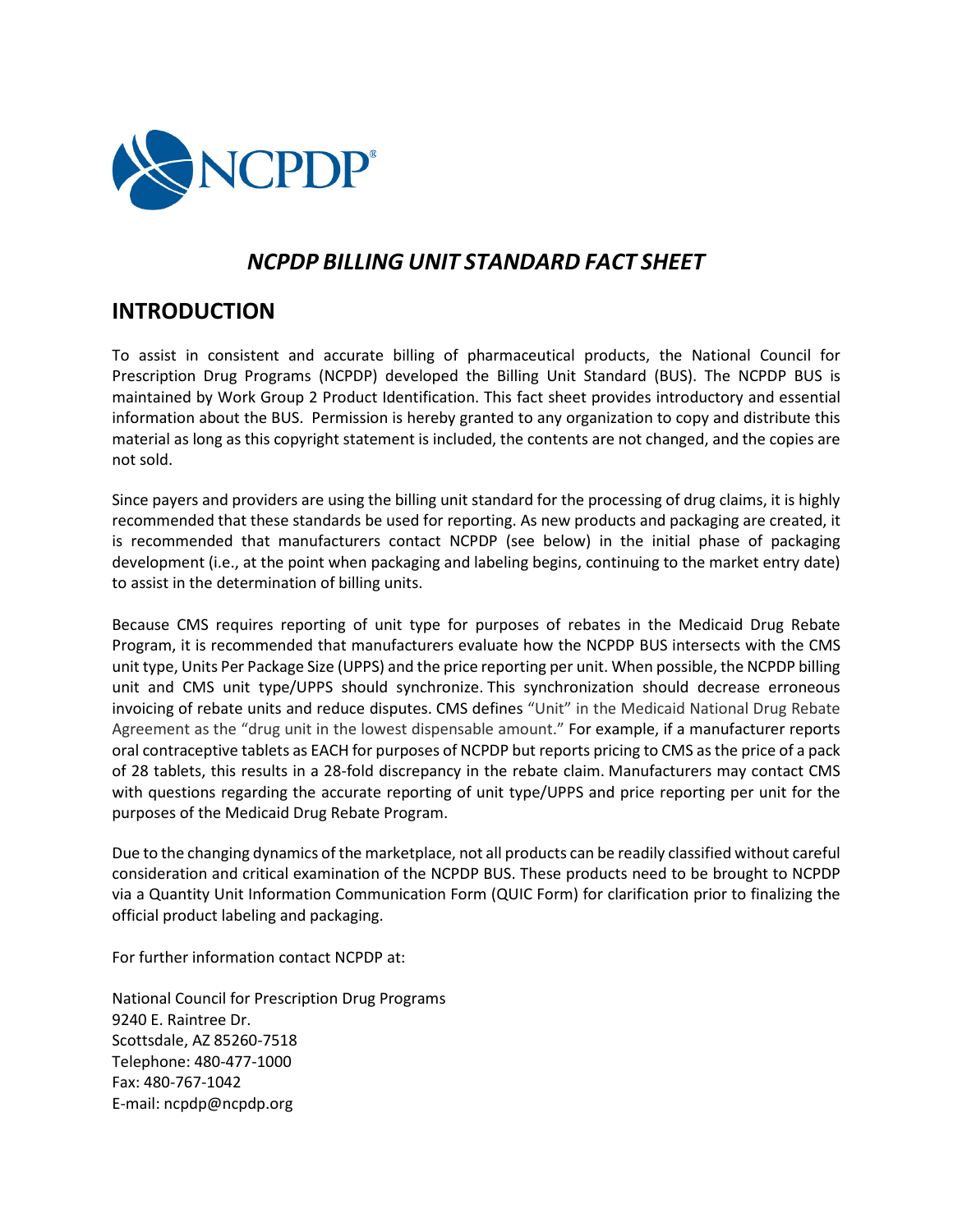# **BUS CURRENT VERSION**

The latest publication of this standard document is available to NCPDP members on the NCPDP Standards [Lookup page.](https://ncpdp.org/Members/Standards-Lookup)

For information on becoming an NCPDP member see the [NCPDP Membership page.](https://ncpdp.org/Membership)

# **BUS GOAL**

The goals of the NCPDP BUS are to:

- Achieve consistent and accurate billing of pharmaceutical products
- Reach common agreement on the application of the BUS by the industry
- Minimize exceptions

### **BUS QUESTIONS AND ISSUES**

Questions and issues may be brought to NCPDP utilizing an NCPDP [QUIC Form](https://ncpdp.org/NCPDP/media/pdf/QUIC-form-and.guidance.zip) for discussion and disposition.

For more information on Billing Unit Requests see th[e NCPDP Billing Unit Requests page.](https://ncpdp.org/Standards-Development/Billing-Unit-Requests)

See the [NCPDP Work Group Meeting page](https://ncpdp.org/Events/Work-Group-Meetings) for a list of upcoming meeting dates and locations.

#### **Considerations when applying the Billing Unit Standard**

- Precedence and perception in the industry
- Location of the NDC on the package and lowest dispensable unit/level that might be given to the patient
- How the "dispenser" is going to submit this product on a claim
- How the product is going to be prescribed
- Applicable good pharmacy practice
- Billing of pharmaceutical products at the point of dispensing
- Product and package labeling
- Patient and clinician understanding
- Quantity description on a product label received by the patient
- Impact on rebate systems
- Impact on claims adjudication